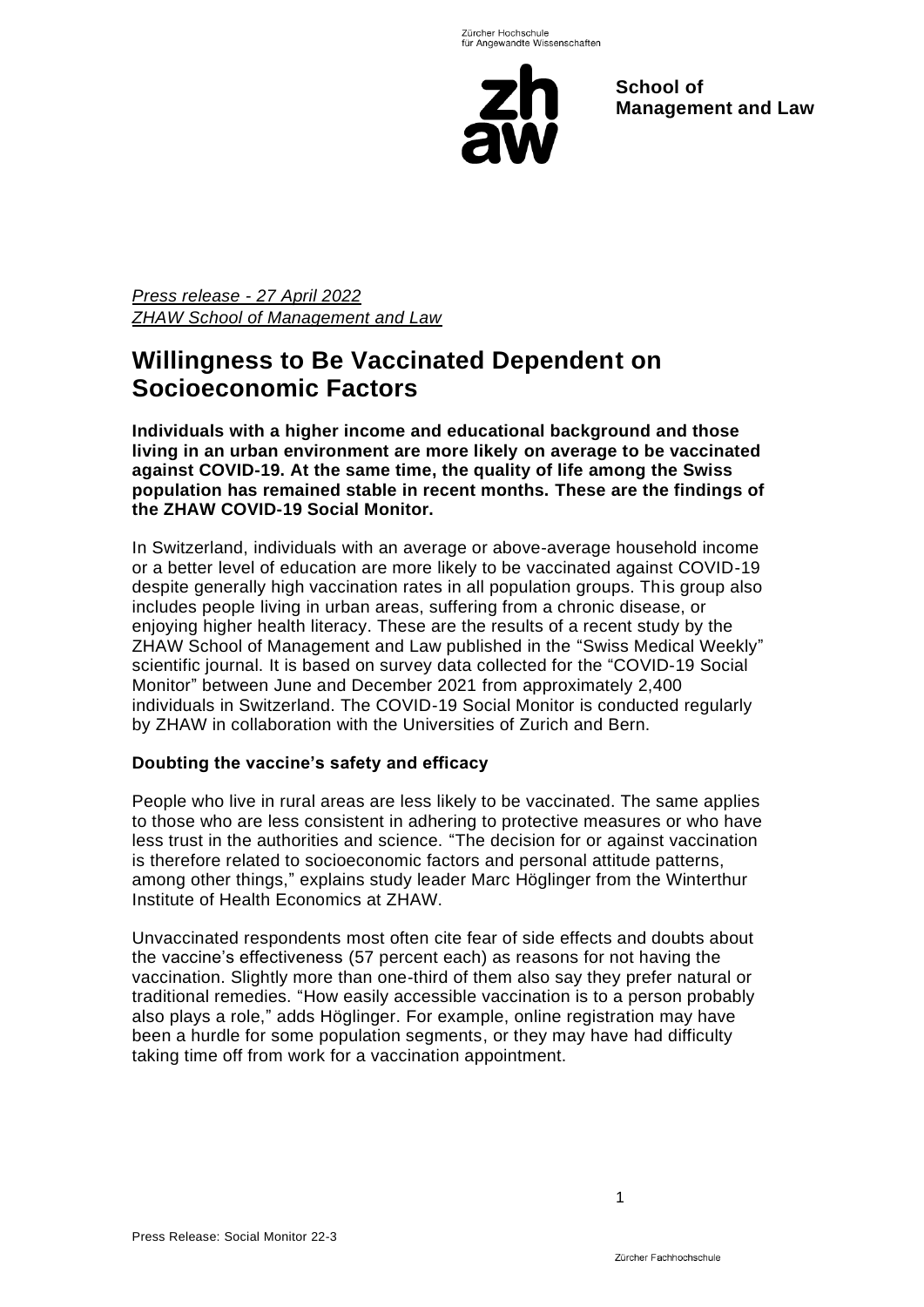

**School of Management and Law** 

### **Less loneliness among the young**

The latest survey results from the COVID-19 Social Monitor in the second half of March 2022 also confirm that the Swiss population's well-being has remained relatively stable in recent months. Some 86 percent rate their current quality of life as good or very good. In December 2021, this figure was 84 percent. "The changes are relatively small and are within the scope of typical seasonal fluctuations," explains Höglinger. Increased psychological stress is felt by 24 percent of the total population (26 percent at the end of 2021). At 37 percent, however, this figure is still significantly higher among people between 18 and 29. In contrast, however, feelings of loneliness decreased in this age group, from 12 percent in December 2021 to 8 percent in March 2022.

The public's trust in the authorities and the media has risen somewhat, with 69 percent of respondents expressing a high level of trust in the authorities. In comparison, 61 percent said the same about the media. However, the current percentages are lower than at the start of the pandemic (April 2020: 82 and 69 percent, respectively). Seventy percent now have a high level of trust in science – the highest figure in two years.

### **One in six still working from home**

In line with the government's relaxation of regulatory requirements, the population has stopped consistently implementing the recommended hygiene and behavioral measures. For example, 56 percent of respondents still practice some form of social distancing most of the time, compared with 77 percent in December 2021. "However, a notable proportion of the population continues to restrict themselves in some areas," says Höglinger. For example, about one-fifth continue to forgo private visits most of the time or stay at home. Remote working also remains relatively widespread, with 16 percent of respondents still working from home.

### **Regular surveys**

Since the beginning of the pandemic, the COVID-19 Social Monitor has been conducting regular surveys to investigate the impact of the Corona crisis on the population. Between 1,492 and 2,802 individuals from all parts of the country have participated in each survey. This allows representative statements to be made for Switzerland on the development of the indicators recorded over time. Consequently, the survey shows changes in the well-being, health status, employment situation, and behavior of the Swiss population throughout the pandemic. The current, detailed results are published online a few days after each survey. The study is a joint project by the Winterthur Institute of Health Economics of ZHAW, the Institute of Epidemiology, Biostatistics and Prevention of the University of Zurich, and the Clinical Trial Unit of the University of Bern. A total of 22 surveys were conducted between 30 March 2020 and 24 March 2022.